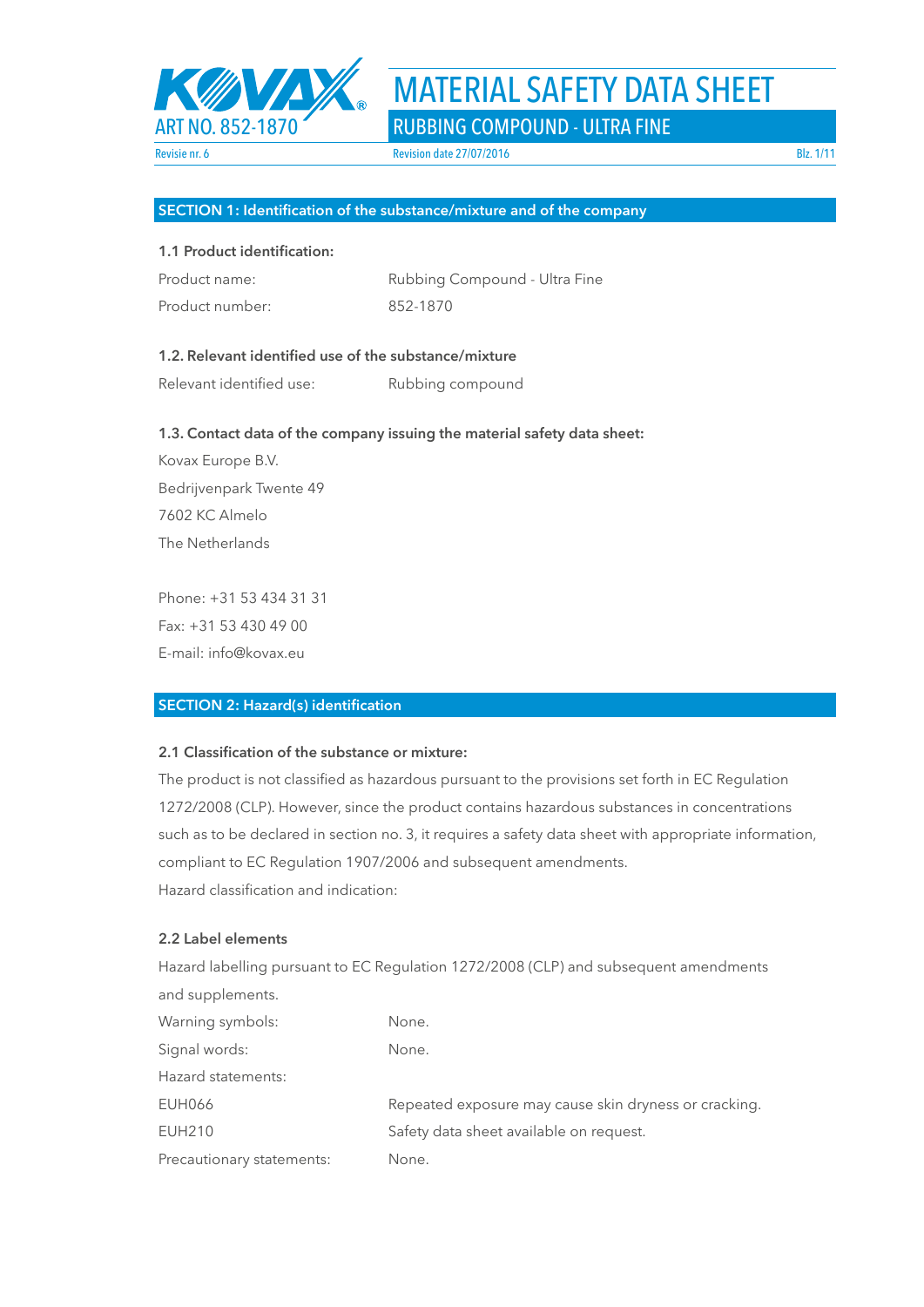

## **2.3 Other hazards**

On the basis of available data, the product does not contain any PBT or vPvB in percentage greater than 0,1%.

**SECTION 3: Composition/information on ingredients**

## **3.1 Substances**

Information not relevant.

#### **3.2 Mixtures**

| <b>IDROCARBURI C12-C15 N-ISO-ALCANI CICLICI &lt;2% AROMATICI</b> |                                    |              |                   |           |                                          |
|------------------------------------------------------------------|------------------------------------|--------------|-------------------|-----------|------------------------------------------|
| CAS-<br>number                                                   | $EC-$<br>number                    | <b>INDEX</b> | Reg. no.          | Conc. %   | <b>Classification</b><br>1272/2008 (CLP) |
|                                                                  | $920 - 107 - 4$                    |              | 01-2119453414-43  | $10 - 30$ | H304<br>Asp. Tox. 1                      |
|                                                                  |                                    |              |                   |           | <b>EUH066</b>                            |
|                                                                  |                                    |              |                   |           |                                          |
|                                                                  | <b>OLIO BASE - NON SPECIFICATO</b> |              |                   |           |                                          |
| CAS-<br>number                                                   | EC-<br>number                      | <b>INDEX</b> | Reg. no.          | Conc. %   | <b>Classification</b><br>1272/2008 (CLP) |
| 64742-53-6 265-156-6                                             |                                    | 649-466-00-2 | 01-21194847077-27 | $1 - 5$   | H304<br>Asp. Tox. 1                      |

Note: Upper limit is not included into the range.

The full wording of hazard (H) phrases is given in section 16 of the sheet.

| 4.1 Description of first aid measures                               |
|---------------------------------------------------------------------|
| Remove contact lenses, if present. Wash immediately with plenty     |
| of water for at least 30-60 minutes, opening the eyelids fully. Get |
| medical advice/attention.                                           |
|                                                                     |
| Remove contaminated clothing. Rinse skin with a shower              |
| immediately. Get medical advice/attention.                          |
|                                                                     |
| Have the subject drink as much water as possible. Get medical       |
| advice/attention. Do not induce vomiting unless explicitly          |
| authorised by a doctor.                                             |
|                                                                     |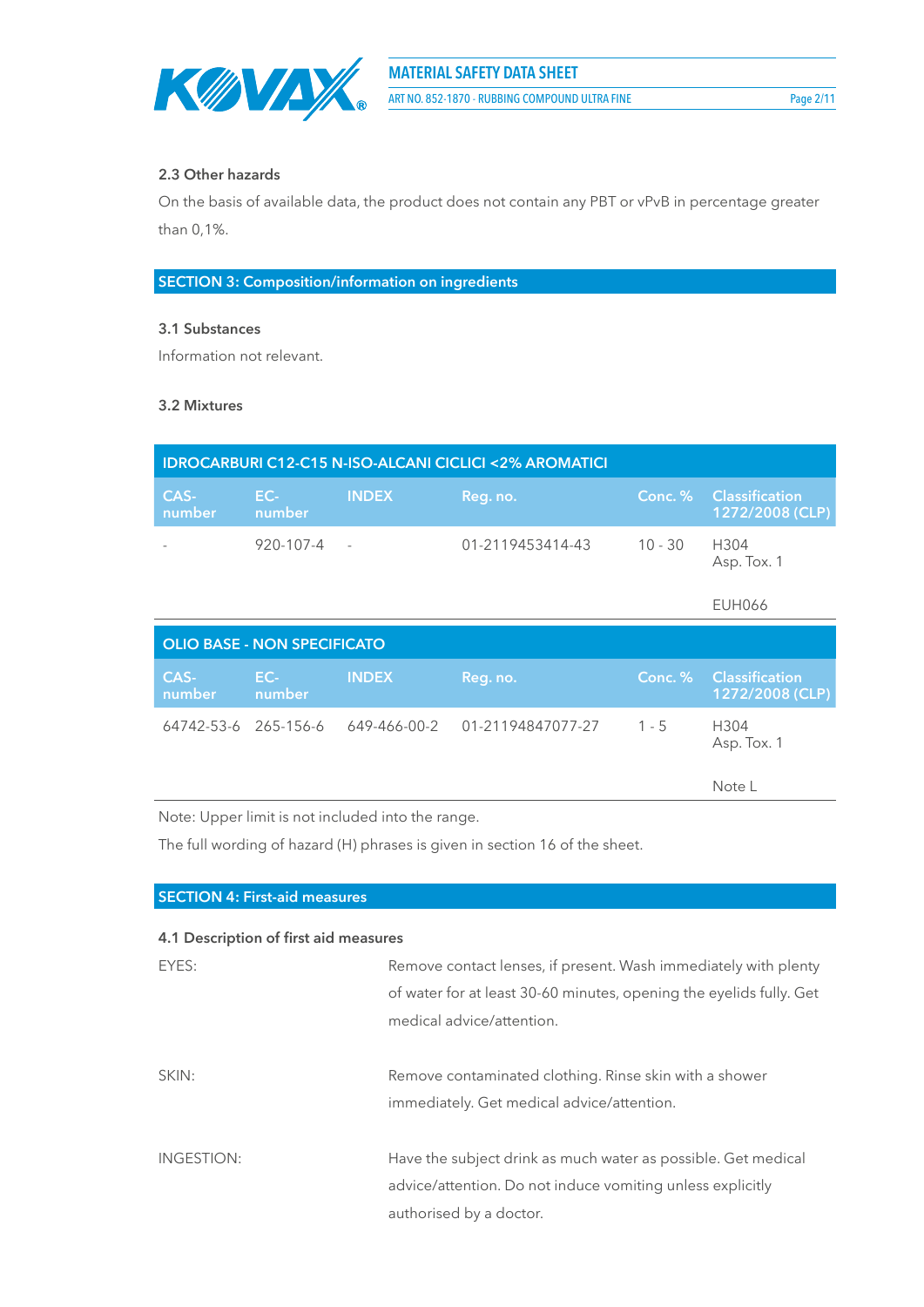

ART NO. 852-1870 - RUBBING COMPOUND ULTRA FINE Page 3/11

INHALATION: Get medical advice/attention immediately. Remove victim to fresh air, away from the accident scene. If the subject stops breathing, administer artificial respiration. Take suitable precautions for rescue workers.

## **4.2 Most important symptoms and effects, both acute and delayed**

For symptoms and effects caused by the contained substances, see chap. 11.

## **4.3 Indication of any immediate medical attention and special treatment needed**

Information not available.

## **SECTION 5: Fire-fighting measures**

## **5.1 Extinguishing media**

Suitable extinguishing equipment

Extinguishing substances are: carbon dioxide, foam, chemical powder. For product loss or leakage that has not caught fire, water spray can be used to disperse flammable vapours and protect those trying to stem the leak.

Unsuitable extinguishing equipment

Do not use jets of water. Water is not effective for putting out fires but can be used to cool containers exposed to flames to prevent explosions.

## **5.2 Special hazards arising from the substance or mixture**

Hazards caused by exposure in the event of fire:

Excess pressure may form in containers exposed to fire at a risk of explosion. Do not breathe combustion products.

## **5.3 Advice for fire-fighters**

General information:

Use jets of water to cool the containers to prevent product decomposition and the development of substances potentially hazardous for health. Always wear full fire prevention gear. Collect extinguishing water to prevent it from draining into the sewer system. Dispose of contaminated water used for extinction and the remains of the fire according to applicable regulations.

## Special protective equipment for fire-fighters:

Normal fire fighting clothing i.e. Fire kit (BS EN 469), gloves (BS EN 659) and boots (HO specification A29 and A30) in combination with self-contained open circuit positive pressure compressed air breathing apparatus (BS EN 137).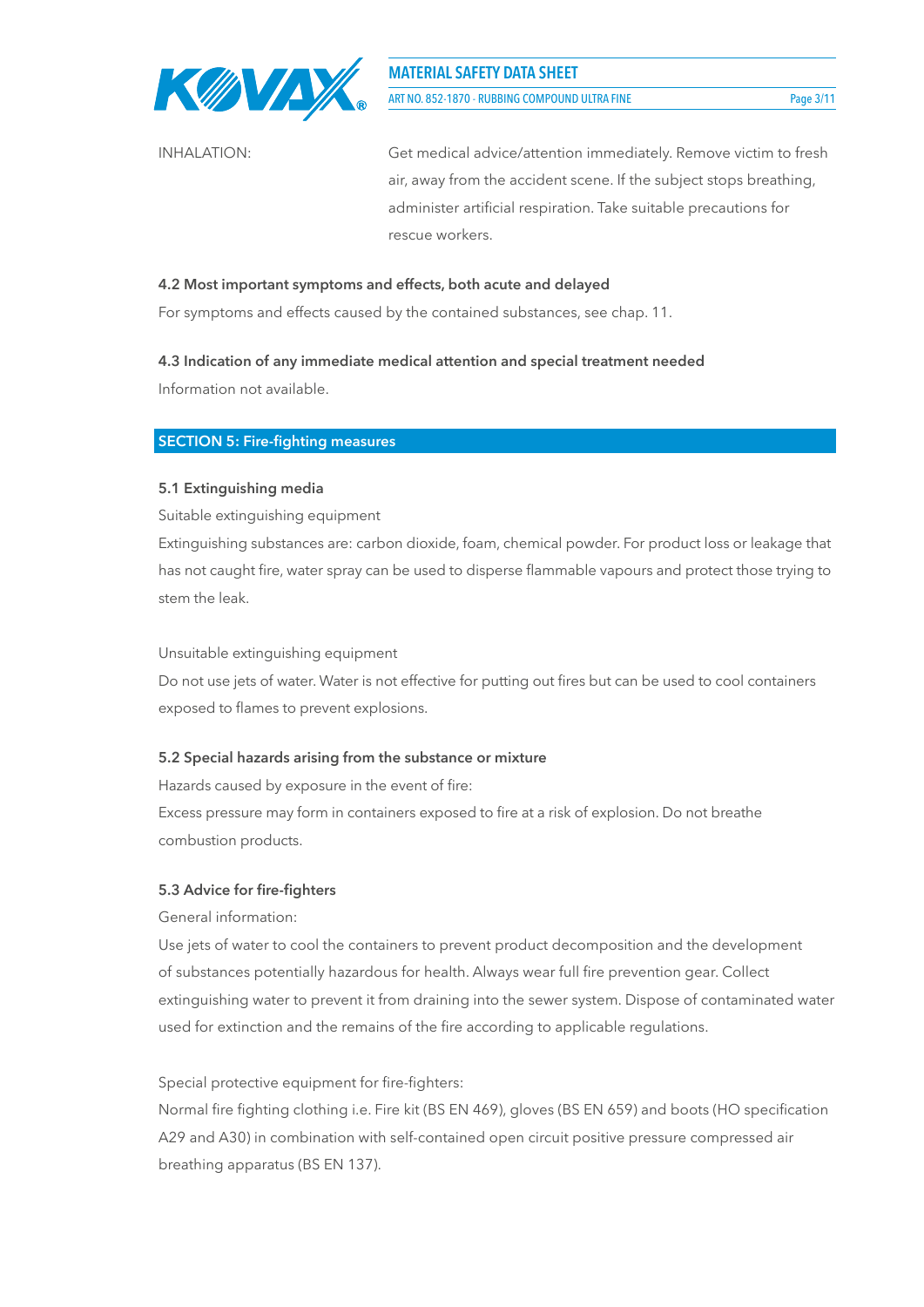

ART NO. 852-1870 - RUBBING COMPOUND ULTRA FINE PAGE 1999 4/11

### **SECTION 6: Accidental release measures**

#### **6.1 Personal precautions, protective equipment and emergency procedures**

Block the leakage if there is no hazard. Wear suitable protective equipment (including personal protective equipment referred to under Section 8 of the safety data sheet) to prevent any contamination of skin, eyes and personal clothing. These indications apply for both processing staff and those involved in emergency procedures.

#### **6.2 Environmental precautions**

The product must not penetrate into the sewer system or come into contact with surface water or ground water.

#### **6.3 Methods and material for containment and cleaning up**

Collect the leaked product into a suitable container. Evaluate the compatibility of the container to be used, by checking section 10. Absorb the remainder with inert absorbent material. Make sure the leakage site is well aired. Check incompatibility for container material in section 7. Contaminated material should be disposed of in compliance with the provisions set forth in point 13.

#### **6.4 Reference to other sections**

Any information on personal protection and disposal is given in sections 8 and 13.

## **SECTION 7: Handling and storage**

#### **7.1 Precautions for safe handling**

Keep away from heat, sparks and naked flames; do not smoke or use matches or lighters. Without adequate ventilation, vapours may accumulate at ground level and, if ignited, catch fire even at a distance, with the danger of backfire. Avoid bunching of electrostatic charges. Do not eat, drink or smoke during use. Remove any contaminated clothes and personal protective equipment before entering places in which people eat. Avoid leakage of the product into the environment.

#### **7.2 Conditions for safe storage, including any incompatibilities**

Store only in the original container. Store in a well ventilated place, keep far away from sources of heat, naked flames and sparks and other sources of ignition. Keep containers away from any incompatible materials, see section 10 for details.

#### **7.3 Specific end uses**

Information not available.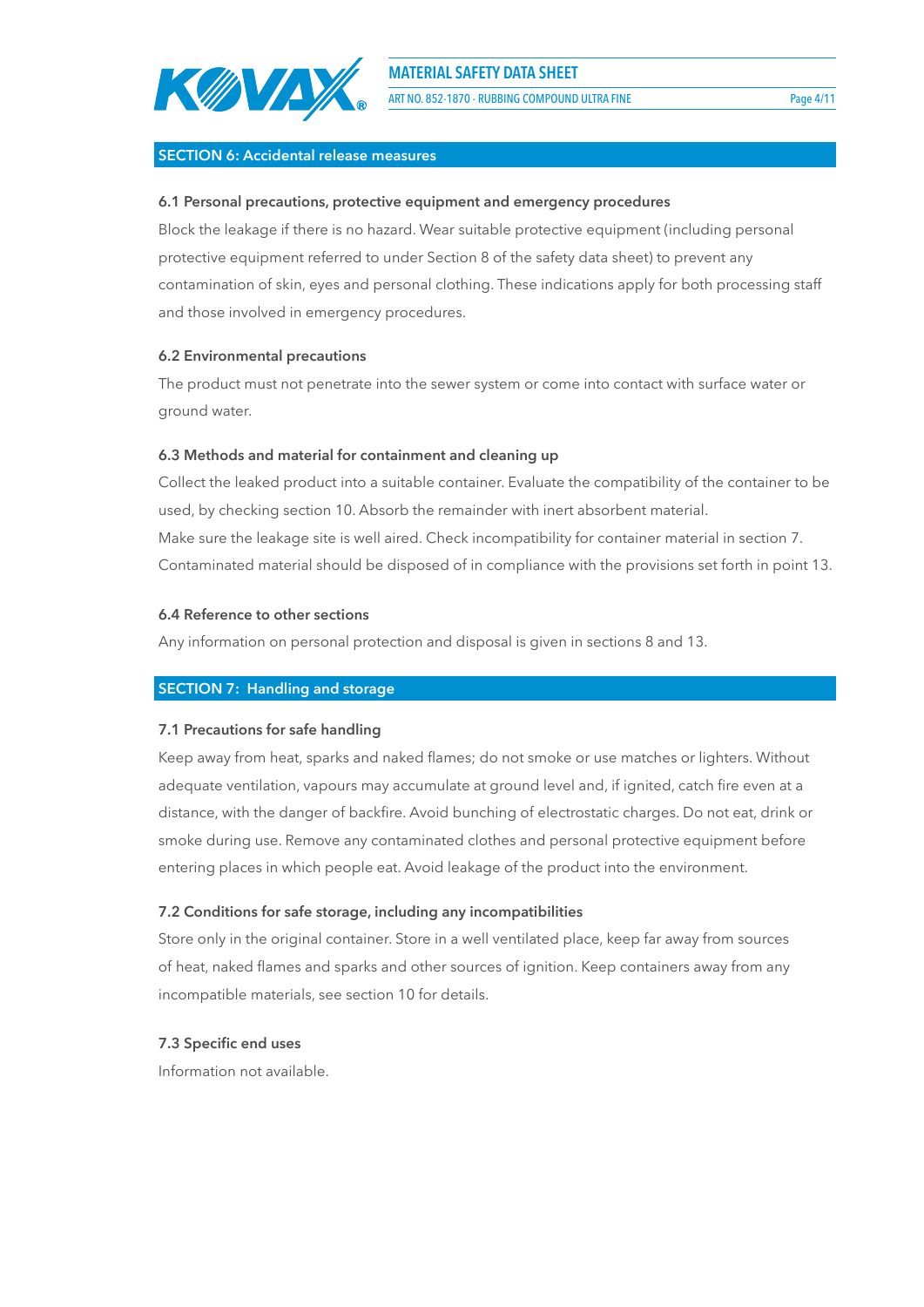

ART NO. 852-1870 - RUBBING COMPOUND ULTRA FINE PAGE 1998 FOR Page 5/11

## **SECTION 8: Exposure controls / personal protection**

#### **8.1 Control parameters**

Regulatory References:

ITA Italia Decreto Legislativo 9 Aprile 2008, n.81 EU OEL EU Directive 2009/161/EU; Directive 2006/15/EC; Directive 2004/37/ EC; Directive 2000/39/EC.

| <b>IDROCARBURI C12-C15 N-ISO-ALCANI CICLICI &lt;2% AROMATICI</b> |                |                   |     |                   |     |             |
|------------------------------------------------------------------|----------------|-------------------|-----|-------------------|-----|-------------|
| Threshold Limit Value.                                           |                |                   |     |                   |     |             |
|                                                                  |                | TWA/8h            |     | STEL/15min        |     |             |
| <b>Type</b>                                                      | <b>Country</b> | mg/m <sup>3</sup> | ppm | mg/m <sup>3</sup> | ppm | Rechtsgrond |
| <b>OEL</b>                                                       | EU             | 200               |     |                   |     |             |

| <b>IDROCARBURI C12-C15 N-ISO-ALCANI CICLICI &lt;2% AROMATICI</b> |                |                   |     |                   |     |             |
|------------------------------------------------------------------|----------------|-------------------|-----|-------------------|-----|-------------|
| Threshold Limit Value.                                           |                |                   |     |                   |     |             |
|                                                                  |                | TWA/8h            |     | STEL/15min        |     |             |
| <b>Type</b>                                                      | <b>Country</b> | mg/m <sup>3</sup> | ppm | mg/m <sup>3</sup> | ppm | Rechtsgrond |
| TI V                                                             | IΤA            | 5                 |     | 10                |     |             |

Legend:

(C) = CEILING ; INHAL = Inhalable Fraction ; RESP = Respirable Fraction ; THORA = Thoracic Fraction.

## **8.2 Exposure controls**

Comply with the safety measures usually applied when handling chemical substances.

HAND PROTECTION

None required.

SKIN PROTECTION None required.

EYE PROTECTION None required.

## RESPIRATORY PROTECTION

None required, unless indicated otherwise in the chemical risk assessment.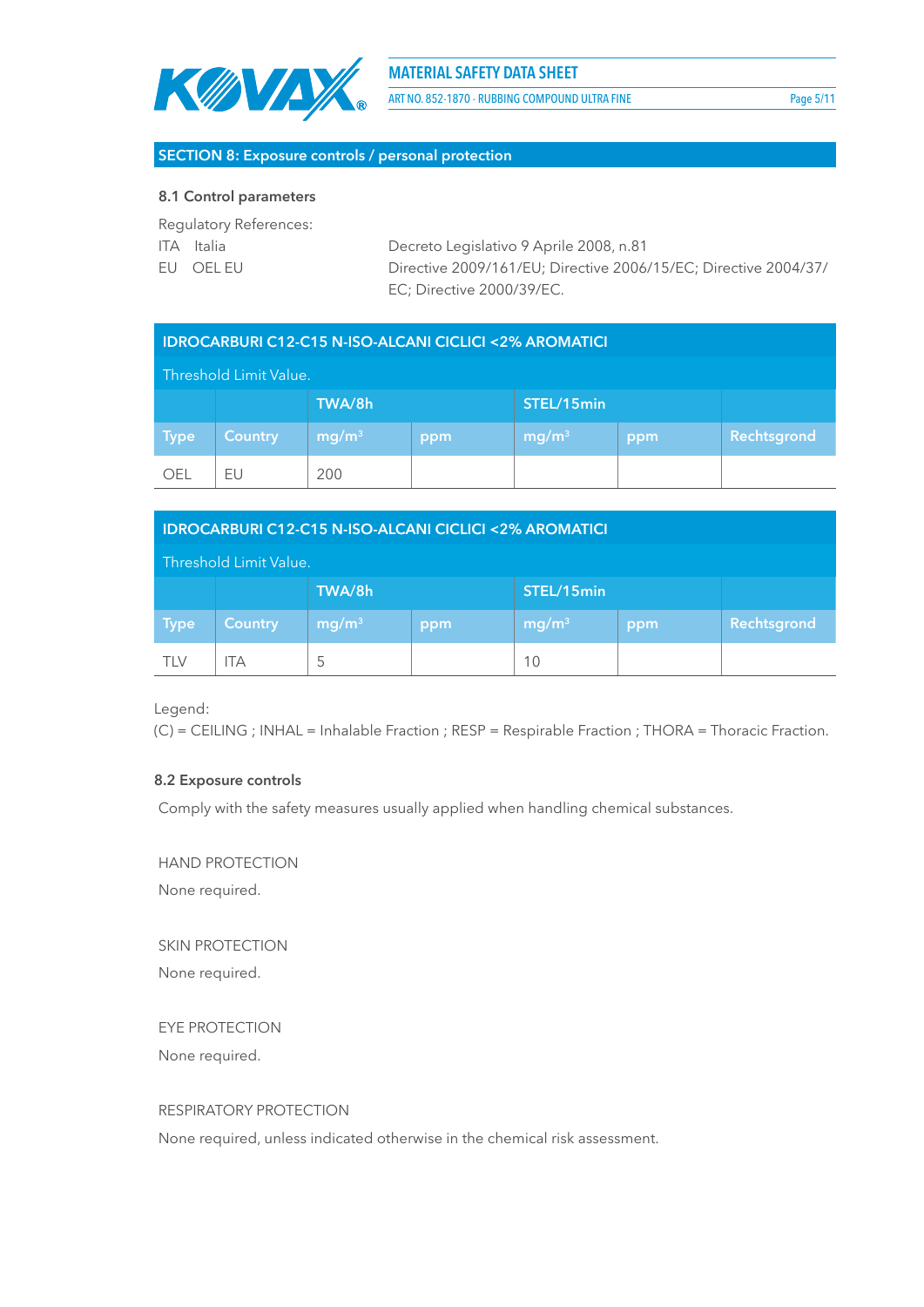

ART NO. 852-1870 - RUBBING COMPOUND ULTRA FINE Page 6/11

#### ENVIRONMENTAL EXPOSURE CONTROLS.

The emissions generated by manufacturing processes, including those generated by ventilation equipment, should be checked to ensure compliance with environmental standards.

# **SECTION 9: Physical and chemical properties**

| Appearance                                            | paste          |
|-------------------------------------------------------|----------------|
| Colour                                                | white          |
| Odour                                                 | aromatic       |
| Odour threshold.                                      | Not available. |
| pH.                                                   | Not available. |
| Melting or freezing point.                            | Not available. |
| Initial boiling point.                                | Not available. |
| Boiling range.                                        | Not available. |
| Flash point.                                          | $> 60 °C$ .    |
| <b>Evaporation Rate</b>                               | Not available. |
| Flammability of solids and gases                      | Not available. |
| Lower inflammability limit.                           | Not available. |
| Upper inflammability limit.                           | Not available. |
| Lower explosive limit.                                | Not available. |
| Upper explosive limit.                                | Not available. |
| Vapour pressure.                                      | Not available. |
| Vapour density                                        | Not available. |
| Specific gravity.                                     | 0,98 Kg/l      |
| Solubility                                            | Not available. |
| Partition coefficient: n-octanol/water Not available. |                |
| Ignition temperature.                                 | Not available. |
| Decomposition temperature.                            | Not available. |
| Viscosity                                             | Not available. |
| Reactive Properties                                   | Not available. |

#### **9.2. Other information.**

| VOC (Directive 2010/75/EC): | 12,65 % - 123,99 g/litre. |
|-----------------------------|---------------------------|
| VOC (volatile carbon) :     | 11,86 % - 116,19 g/litre. |

## **SECTION 10: Stability and reactivity**

## **10.1. Reactivity.**

The product may react exothermically on contact with strong oxidising or reducing agents, strong acids or bases.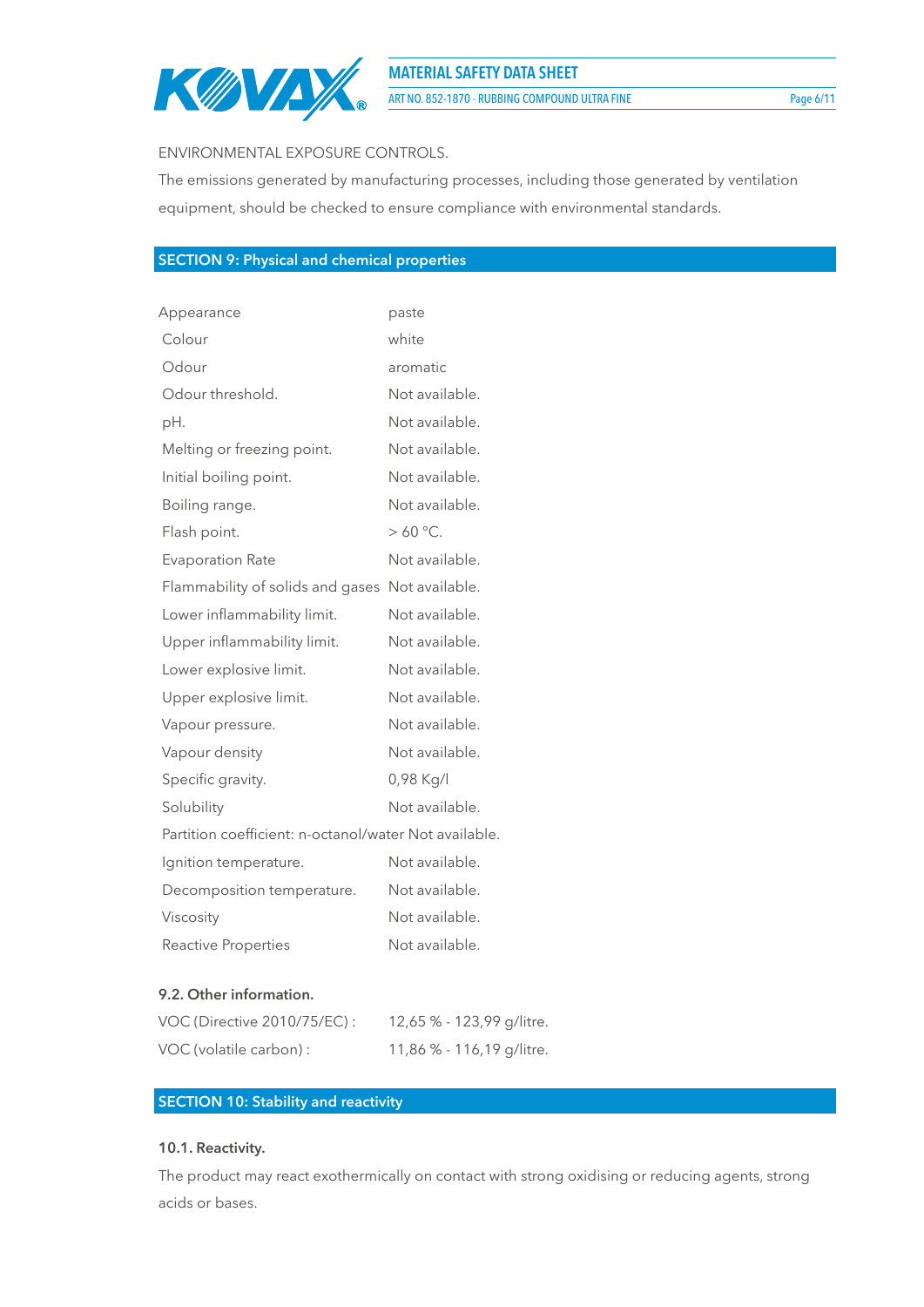

# **10.2. Chemical stability.**

Excessively high temperatures can cause thermal decomposition.

# **10.3. Possibility of hazardous reactions.**

See paragraph 10.1.

# **10.4. Conditions to avoid.**

Avoid overheating.

# **10.5. Incompatible materials.**

Oxidising or reducing agents. Strong acids or bases.

# **10.6. Hazardous decomposition products.**

In the event of thermal decomposition or fire, vapours potentially dangerous to health may be released.

# **SECTION 11: Toxicological information**

# **11.1. Information on toxicological effects.**

In the absence of experimental data for the product itself, health hazards are evaluated according to the properties of the substances it contains, using the criteria specified in the applicable regulation for classification.It is therefore necessary to take into account the concentration of the individual hazardous substances indicated in section 3, to evaluate the toxicological effects of exposure to the product. This product may have a degreasing action on the skin, producing dryness and chapped skin after repeated exposure.

Idrocarburi C12-C15 n-iso-alcani ciclici <2% aromatici

LD50 (Oral).> 5000 mg/kg ratto LD50 (Dermal).> 5000 mg/kg coniglio LC50 (Inhalation).> 4951 mg/m3 ratto

# Olio base - non specificato

LD50 (Oral).> 5000 mg/kg ratto LD50 (Dermal).> 2000 mg/Kg coniglio LC50 (Inhalation).> 5,53 mg/l 4h ratto

# **SECTION 12: Ecological information**

Use this product according to good working practices. Avoid littering. Inform the competent authorities, should the product reach waterways or contaminate soil or vegetation.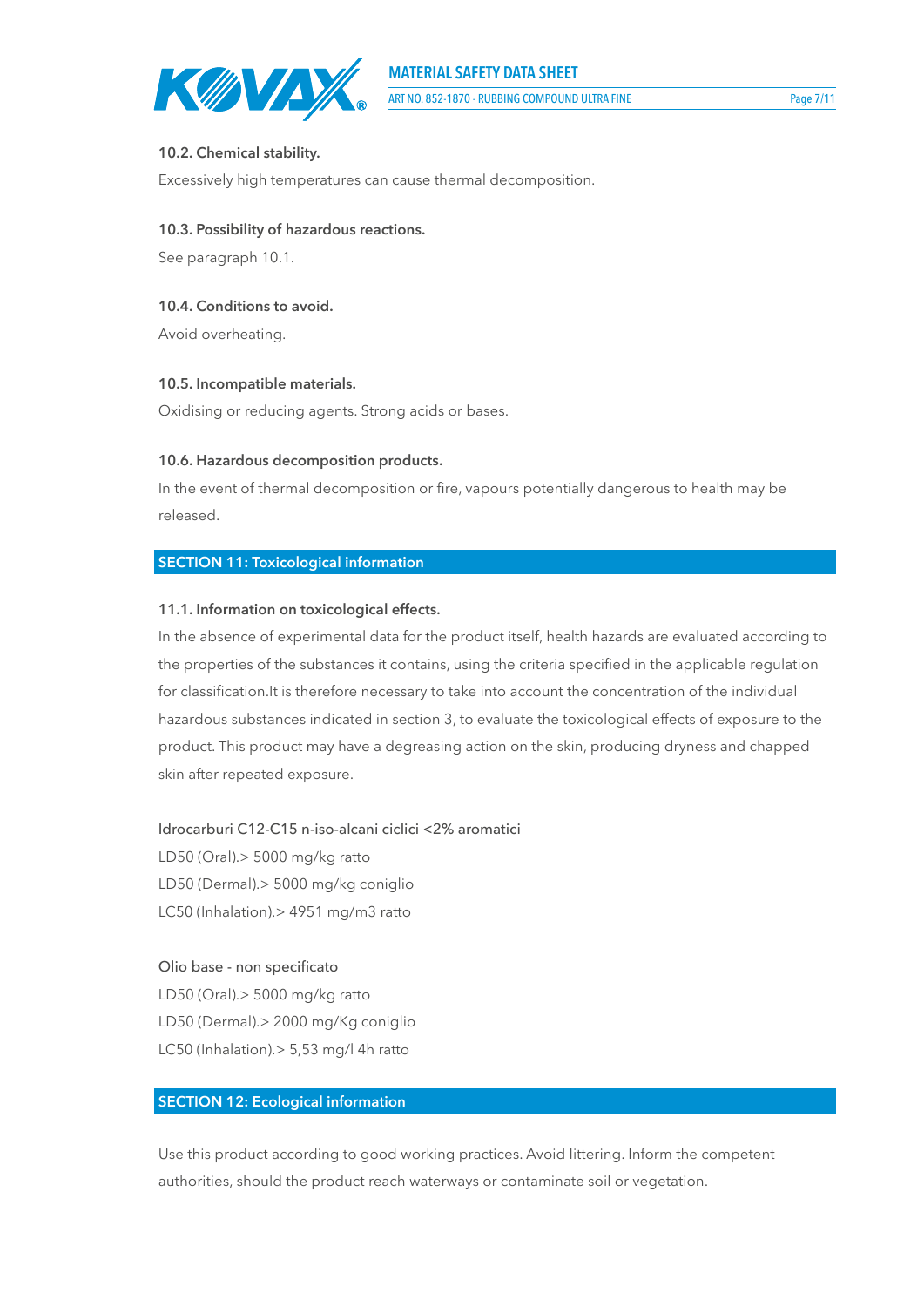

## **12.1. Toxicity.**

| Idrocarburi C12-C15 n-iso- alcani ciclici <2% aromatici |                             |  |
|---------------------------------------------------------|-----------------------------|--|
| LC50 - for Fish:                                        | 1000 mg/l/96h Pesce         |  |
| EC50 - for Crustacea:                                   | 1000 mg/l/48h Daphnia magna |  |
| EC50 - for Algae / Aquatic Plants: 1000 mg/l/72h Alga   |                             |  |

## Olio base - non specificato

| LC50 - for Fish:                                  | $> 100$ mg/l/96h |
|---------------------------------------------------|------------------|
| EC50 - for Algae / Aquatic Plants: > 100 mg/l/72h |                  |

#### **12.2. Persistence and degradability.**

Information not available.

#### **12.3. Bioaccumulative potential.**

Olio base - non specificato Partition coefficient: n- octanol/water: > 3,5

#### **12.4. Mobility in soil.**

Information not available.

## **12.5. Results of PBT and vPvB assessment.**

On the basis of available data, the product does not contain any PBT or vPvB in percentage greater than 0,1%.

#### **12.6. Other adverse effects.**

Information not available.

## **SECTION 13: Disposal considerations**

#### **13.1. Waste treatment methods.**

Reuse, when possible. Neat product residues should be considered special non-hazardous waste. Disposal must be performed through an authorised waste management firm, in compliance with national and local regulations.

## Contaminated packaging

Contaminated packaging must be recovered or disposed of in compliance with national waste management regulations.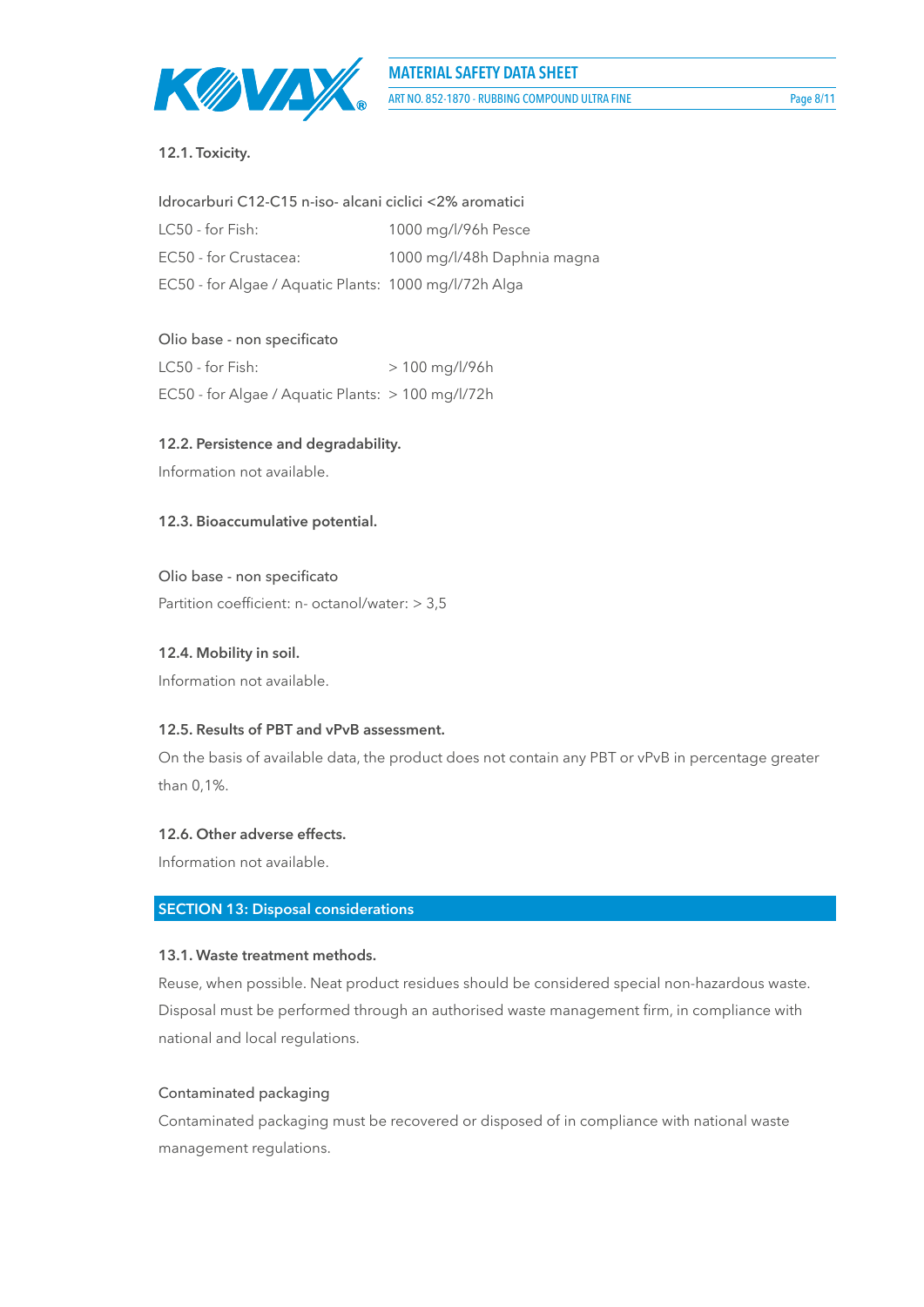

ART NO. 852-1870 - RUBBING COMPOUND ULTRA FINE Page 9/11

#### **SECTION 14: Transport information**

**14.1. UN number.**

Not applicable.

**14.2. UN proper shipping name.**

Not applicable.

**14.3. Transport hazard class(es).**

Not applicable.

**14.4. Packing group.** Not applicable.

**14.5. Environmental hazards.** Not applicable.

**14.6. Special precautions for user.**

Not applicable.

**14.7. Transport in bulk according to Annex II of MARPOL73/78 and the IBC Code.**

Information not relevant.

**SECTION 15: Regulatory information**

**15.1. Safety, health and environmental regulations/legislation specific for the substance or mixture.**

Seveso category. None.

Restrictions relating to the product or contained substances pursuant to Annex XVII to EC Regulation 1907/2006.

None.

Substances in Candidate List (Art. 59 REACH). None.

Substances subject to authorisarion (Annex XIV REACH). None.

Substances subject to exportation reporting pursuant to (EC) Reg. 649/2012: None.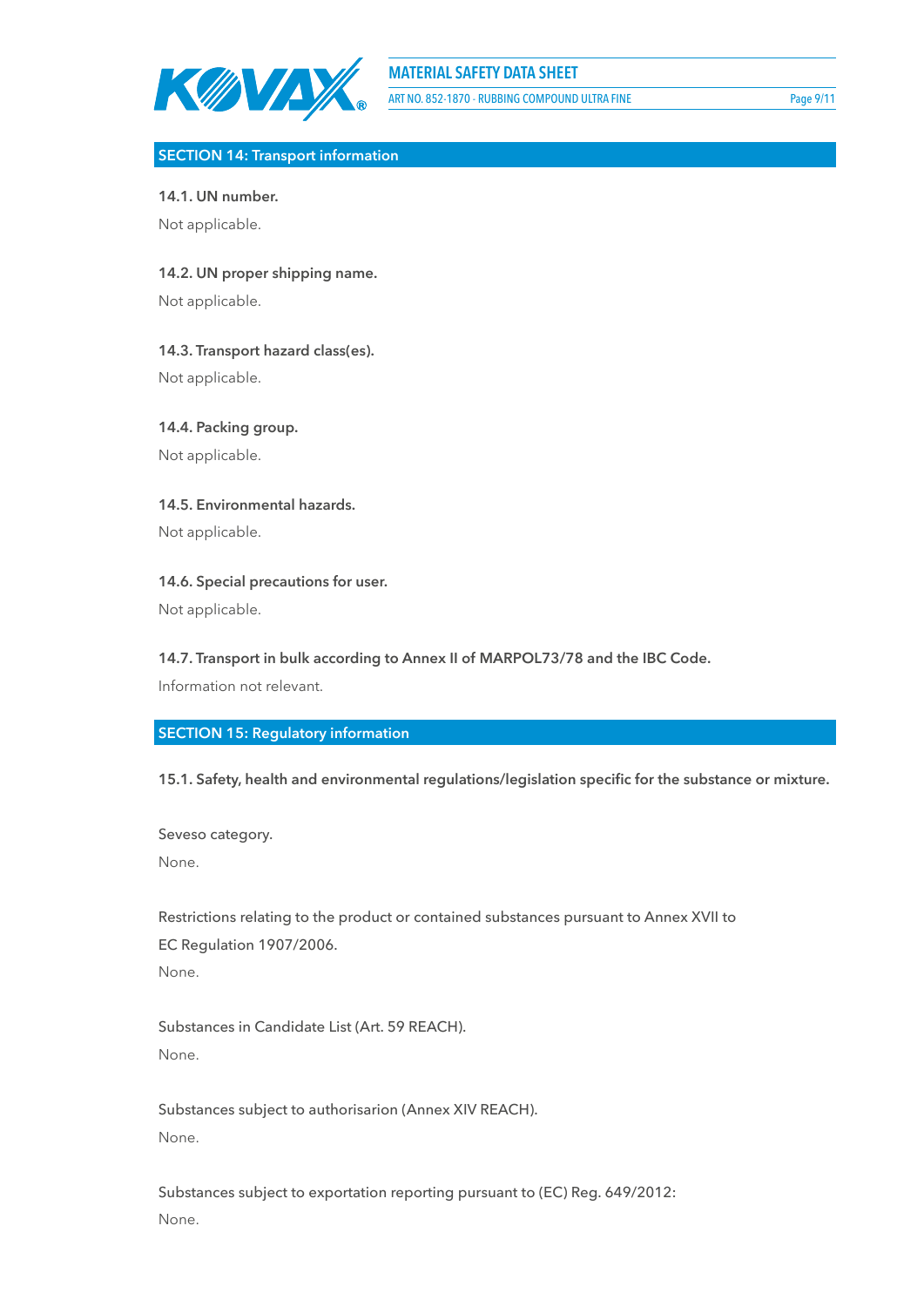

Substances subject to the Rotterdam Convention: None.

# Substances subject to the Stockholm Convention: None.

#### Healthcare controls:

Information not available.

#### Product not intended for uses provided for by Dir. 2004/42/CE.

#### **15.2. Chemical safety assessment.**

No chemical safety assessment has been processed for the mixture and the substances it contains.

#### **SECTION 16: Other information**

### **Text of hazard (H) indications mentioned in section 2-3 of the sheet:**

| Asp. Tox. 1   | Aspiration hazard, category 1                         |
|---------------|-------------------------------------------------------|
| H304          | May be fatal if swallowed and enters airways.         |
| EUH066        | Repeated exposure may cause skin dryness or cracking. |
| <b>EUH210</b> | Safety data sheet available on request.               |

#### **LEGEND**

- ADR: European Agreement concerning the carriage of Dangerous goods by Road CAS NUMBER: Chemical Abstract Service Number
- CE50: Effective concentration (required to induce a 50% effect)
- CE NUMBER: Identifier in ESIS (European archive of existing substances)
- CLP: EC Regulation 1272/2008
- DNEL: Derived No Effect Level
- EmS: Emergency Schedule
- GHS: Globally Harmonized System of classification and labeling of chemicals
- IATA DGR: International Air Transport Association Dangerous Goods Regulation IC50: Immobilization Concentration 50%
- IMDG: International Maritime Code for dangerous goods
- IMO: International Maritime Organization
- INDEX NUMBER: Identifier in Annex VI of CLP
- LC50: Lethal Concentration 50%
- LD50: Lethal dose 50%
- OEL: Occupational Exposure Level
- PBT: Persistent bioaccumulative and toxic as REACH Regulation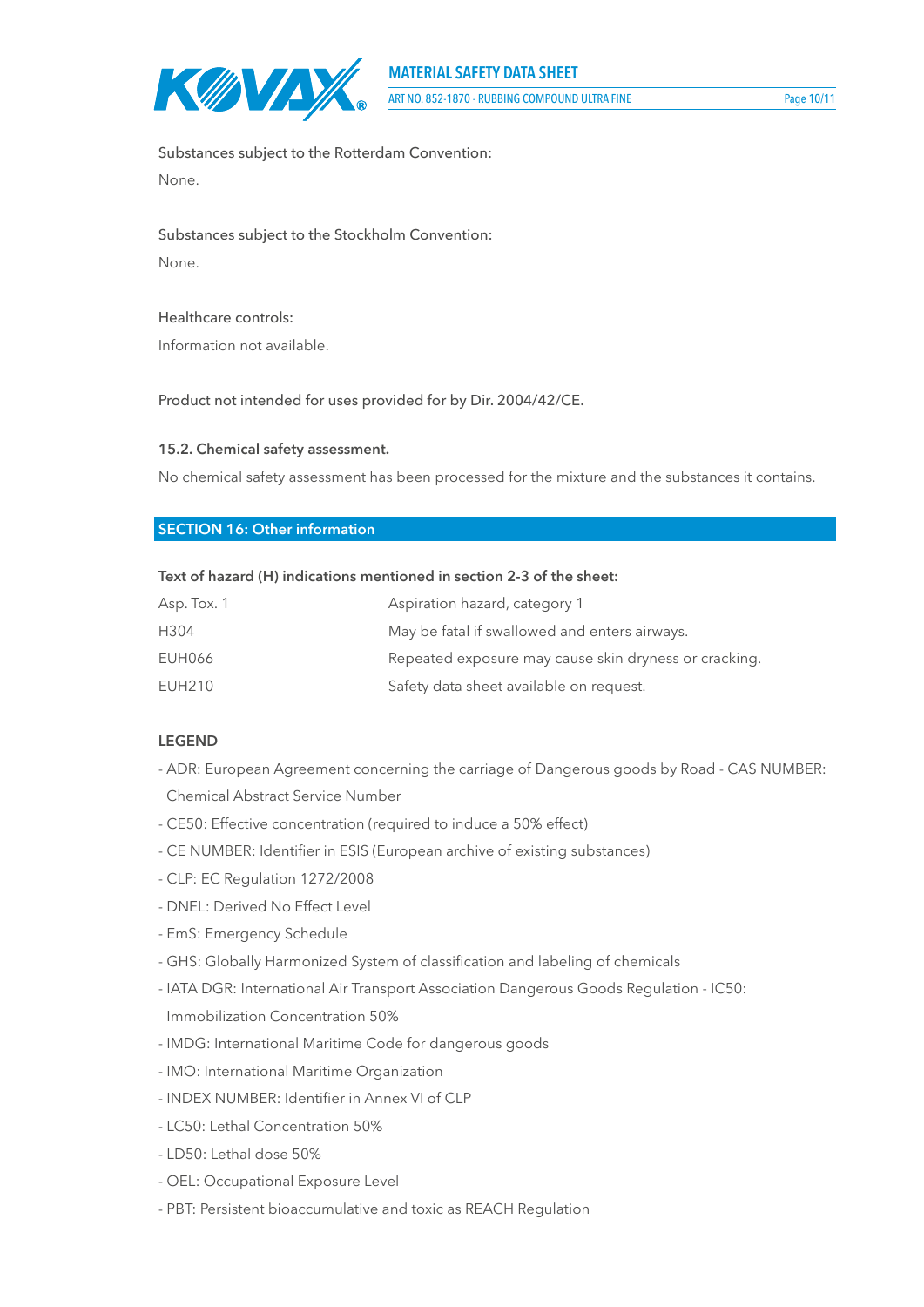

ART NO. 852-1870 - RUBBING COMPOUND ULTRA FINE Page 11/11

- PEC: Predicted environmental Concentration
- PEL: Predicted exposure level
- PNEC: Predicted no effect concentration
- REACH: EC Regulation 1907/2006
- RID: Regulation concerning the international transport of dangerous goods by train
- TLV: Threshold Limit Value
- TLV CEILING: Concentration that should not be exceeded during any time of occupational exposure.
- TWA STEL: Short-term exposure limit
- TWA: Time-weighted average exposure limit
- VOC: Volatile organic Compounds
- vPvB: Very Persistent and very Bioaccumulative as for REACH Regulation
- WGK: Water hazard classes (German).

#### **GENERAL BIBLIOGRAPHY**

- 1. Regulation (EU) 1907/2006 (REACH) of the European Parliament
- 2. Regulation (EU) 1272/2008 (CLP) of the European Parliament
- 3. Regulation (EU) 790/2009 (I Atp. CLP) of the European Parliament
- 4. Regulation (EU) 2015/830 of the European Parliament
- 5. Regulation (EU) 286/2011 (II Atp. CLP) of the European Parliament
- 6. Regulation (EU) 618/2012 (III Atp. CLP) of the European Parliament
- 7. Regulation (EU) 487/2013 (IV Atp. CLP) of the European Parliament
- 8. Regulation (EU) 944/2013 (V Atp. CLP) of the European Parliament
- 9. Regulation (EU) 605/2014 (VI Atp. CLP) of the European Parliament
- The Merck Index. 10th Edition
- Handling Chemical Safety
- INRS Fiche Toxicologique (toxicological sheet)
- Patty Industrial Hygiene and Toxicology
- N.I. Sax Dangerous properties of Industrial Materials-7, 1989 Edition
- ECHA website

Note for users:

The information contained in the present sheet are based on our own knowledge on the date of the last version. Users must verify the suitability and thoroughness of provided information according to each specific use of the product. This document must not be regarded as a guarantee on any specific product property. The use of this product is not subject to our direct control; therefore, users must, under their own responsibility, comply with the current health and safety laws and regulations. The producer is relieved from any liability arising from improper uses. Provide appointed staff with adequate training on how to use chemical products.

Changes to previous review: The following sections were modified: 03 / 09.